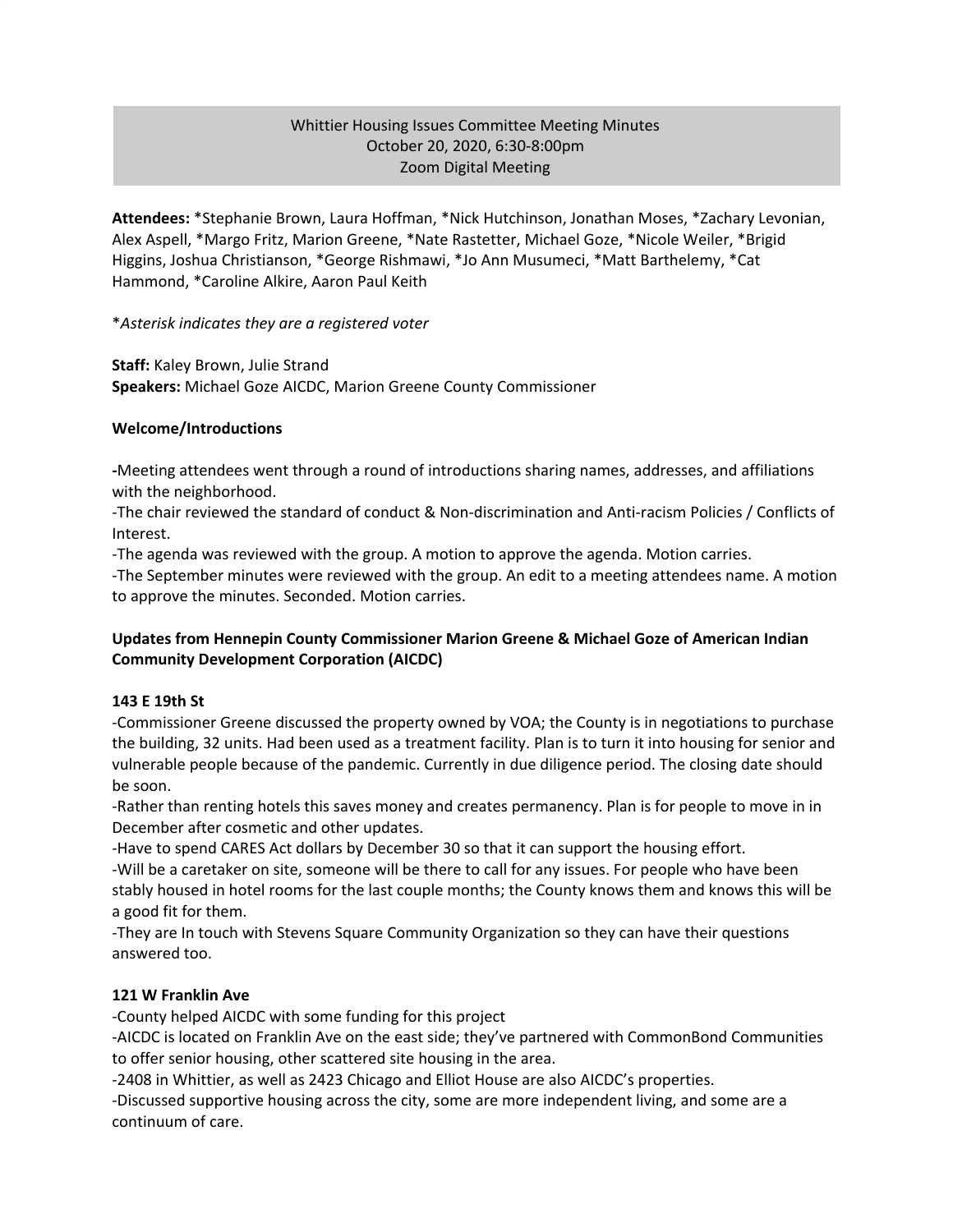-Franklin House- independent intentional community serving 20 adults between carriage house and the main house. Lends itself to a good amount of housing.

-Last couple of years AICDC has developed a proven model at other sites. 24 hour staff, always someone at the location; case managers and in-house therapists to help the community members staying in these housing; meals provided because they feel nutrition is an important part of stability; work programs. -AICDC provides educational outlets and is tied to the community in a number of ways; they use many types of community partnerships to support their programs.

-Native Community housing: they believe in supporting people and raising them up, which explains the scope of services they provide.

-This convo is the beginning of our dialogue with the Whittier community on this project.

### **Questions?**

Q-What kind of units are in the Franklin House?

A-Supportive housing, a stepping stone to permanent housing. There are 9 bedrooms in the main house and some Single Room Occupancy units, using Covid guidelines. Some rooms with more than one person in it. 6 bathrooms in the main house. The House lends itself to having a lot of space per person. We want to provide a place that we would want to live to the people we serve.

Property listing:

[https://www.zillow.com/homedetails/121-W-Franklin-Ave-Minneapolis-MN-55404/2009552\\_zpid/](https://www.zillow.com/homedetails/121-W-Franklin-Ave-Minneapolis-MN-55404/2009552_zpid/)

Q-Are there people already lined up to live there? What can we do for the people in our neighborhood sleeping in the snow tonight?

A-AICDC has been thinking about winter in July. They are developing a 50 bed shelter in Ventura Village opening mid-November; there's also an overnight shelter called Homeward Bound. Tough right now because the addiction piece is very difficult to deal with, along with mental illness needs and other barriers that need individual attention. Right now Hennepin County has 600+ people in hotels. We need to have a consistent message of offering housing to folks not yet seeking shelter every day. AICDC does not give out tents; they will work with anyone to fill their housing.

### **New Development Project Discussion - 112 E [Lake](http://www.whittieralliance.org/new-development-tracker.html) St.**

-This building is proposed in place of a building burned down in June. There are 13 apartments (all 1-bedroom) included in the building, one ADA accessible unit, and one commercial space on the ground floor. A small group initially met with the architect to provide initial feedback and talk about our committee process. The developer decided not to further engage with the committee.

Q-Why was the site not developed all at once? Why isn't the developer working with the rest of the site? A-The architect shared that all three owners of the adjacent burned buildings were interested in buying each other out, but none were interested in selling. This owner wanted to move quicker than the others, which is why it's a stand-alone proposal.

-The site is the first around the Kmart lot. It would be a gateway building to the neighborhood. It would be good to be planned with the other parts of the buildings there, but may not be possible.

-No elevator. The Nico plant owns the parking lot parcel adjacent to this site.

Comments:

-The development hits on none of our goals for buildings in our neighborhood. They aren't willing to engage with us. Not interested in rebuilding Whittier into an uplifting future.

-The architect indicated that he doesn't know much about the neighborhood.

-Some of the constraints are that the owner is new to development. The architect doesn't know our city and neighborhood. The reconstruction of utilities on Lake St creates a need for urgency; it is a huge cost advantage to break ground before the spring, otherwise they will have a penalty to cut into freshly placed concrete.

Chair opened the floor to questions and then next steps.